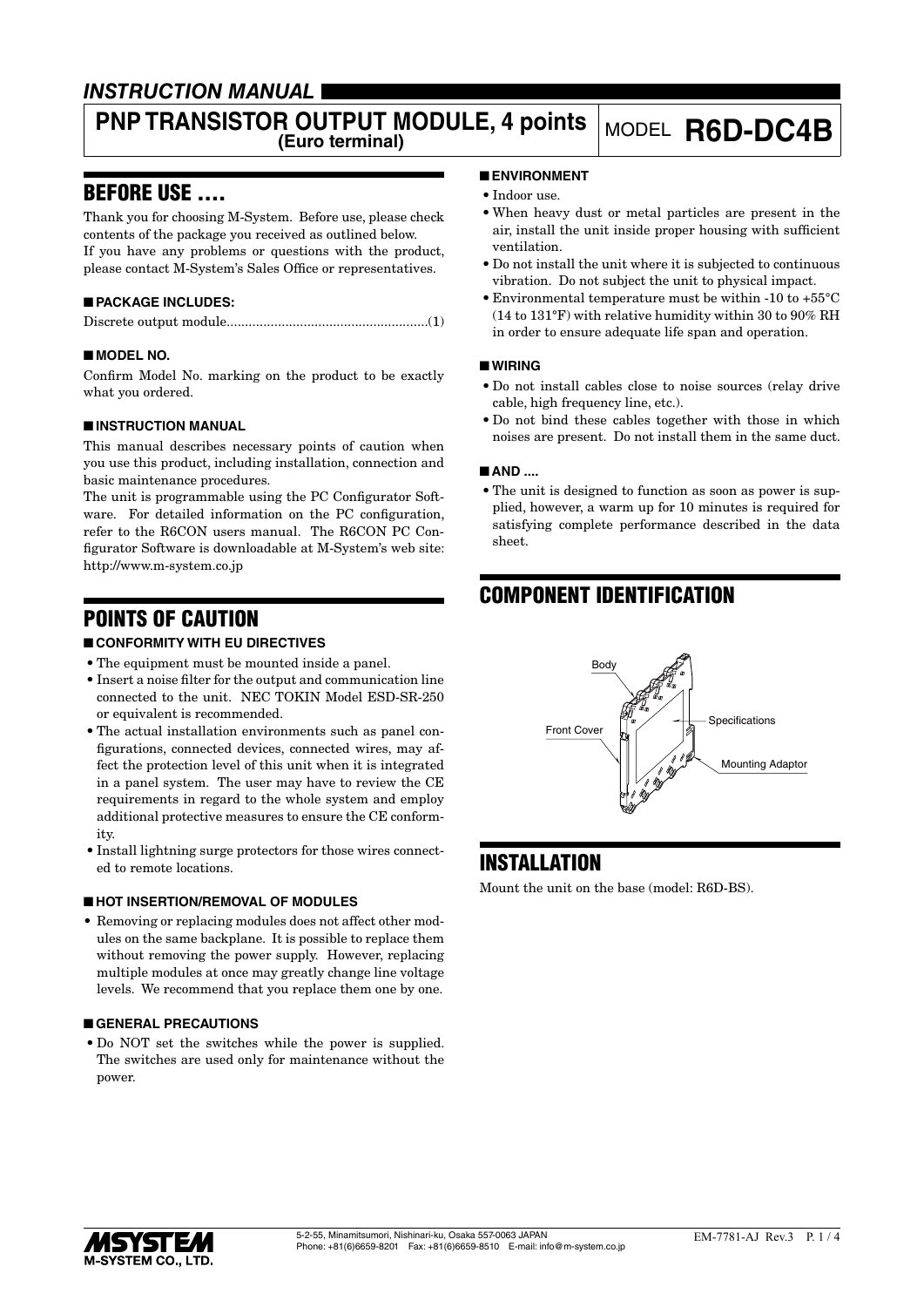## EXTERNAL VIEWS

I

l"<br>Io.



### ■ **INDICATOR LED**

| חו              | <b>COLOR</b>    | <b>FUNCTION</b>                                        |
|-----------------|-----------------|--------------------------------------------------------|
| Power           | OFF             | Power supply is off                                    |
|                 | Green ON        | Power supply is on.                                    |
| Status          | OFF             | Standing by (at the startup)<br>or communication error |
|                 | Green ON        | Normal communication                                   |
|                 | Green blink     | Configuration mode                                     |
|                 | Red ON          | DIP switch error                                       |
|                 | Red blink       | Parameter error                                        |
|                 | 2 sec. interval |                                                        |
| <b>Discrete</b> | OFF             | Contact OFF                                            |
| output status   | Red ON          | Contact ON                                             |

#### ■ **MODULE ADDRESS**

Module address is selectable between 0 and 31. Choose 0 or 16 with SW1 for offsetting the address selected with SW2 (0 to F, hexadecimal).

The module's slot position on the base and the module address are not necessarily correlated.

| <b>ADDRESS</b> | SW <sub>1</sub>  | SW <sub>2</sub> | <b>ADDRESS</b> | SW <sub>1</sub> | SW <sub>2</sub> |
|----------------|------------------|-----------------|----------------|-----------------|-----------------|
| 0              | 0                | 0               | 16             | 16              | $\bf{0}$        |
| 1              | $\mathbf{0}$     | 1               | 17             | 16              | 1               |
| $\overline{2}$ | $\boldsymbol{0}$ | 2               | 18             | 16              | $\overline{2}$  |
| 3              | 0                | 3               | 19             | 16              | 3               |
| 4              | $\bf{0}$         | 4               | 20             | 16              | $\overline{4}$  |
| 5              | $\boldsymbol{0}$ | 5               | 21             | 16              | 5               |
| 6              | $\boldsymbol{0}$ | 6               | 22             | 16              | 6               |
| 7              | $\boldsymbol{0}$ | 7               | 23             | 16              | 7               |
| 8              | $\mathbf{0}$     | 8               | 24             | 16              | 8               |
| 9              | $\mathbf{0}$     | 9               | 25             | 16              | 9               |
| 10             | $\boldsymbol{0}$ | A               | 26             | 16              | A               |
| 11             | $\boldsymbol{0}$ | B               | 27             | 16              | B               |
| 12             | $\boldsymbol{0}$ | C               | 28             | 16              | C               |
| 13             | $\boldsymbol{0}$ | D               | 29             | 16              | D               |
| 14             | $\boldsymbol{0}$ | E               | 30             | 16              | Е               |
| 15             | $\boldsymbol{0}$ | F               | 31             | 16              | F               |

#### ■ **OPERATING MODE**

(\*) Factory setting

**• Configuration Mode**

| CONFIGURATION MODE | SW3-8                            |
|--------------------|----------------------------------|
| DIP SW $(*)$       |                                  |
| PC.                |                                  |
|                    | $\blacksquare$ = ON. Blank = OFF |

 $\mathbf{\Omega}$ 5

#### **• Output Function at the Loss of Communication**

| <b>OUTPUT FUNCTION AT THE</b><br>LOSS OF COMMUNICATION | SW3-7 |
|--------------------------------------------------------|-------|
| Hold the last normally re-<br>ceived data) $(*)$       |       |
| Fix at OFF                                             |       |

 $\blacksquare$  = ON, Blank = OFF

Note: Be sure to set unused SW3-1 through 3-6 to OFF.

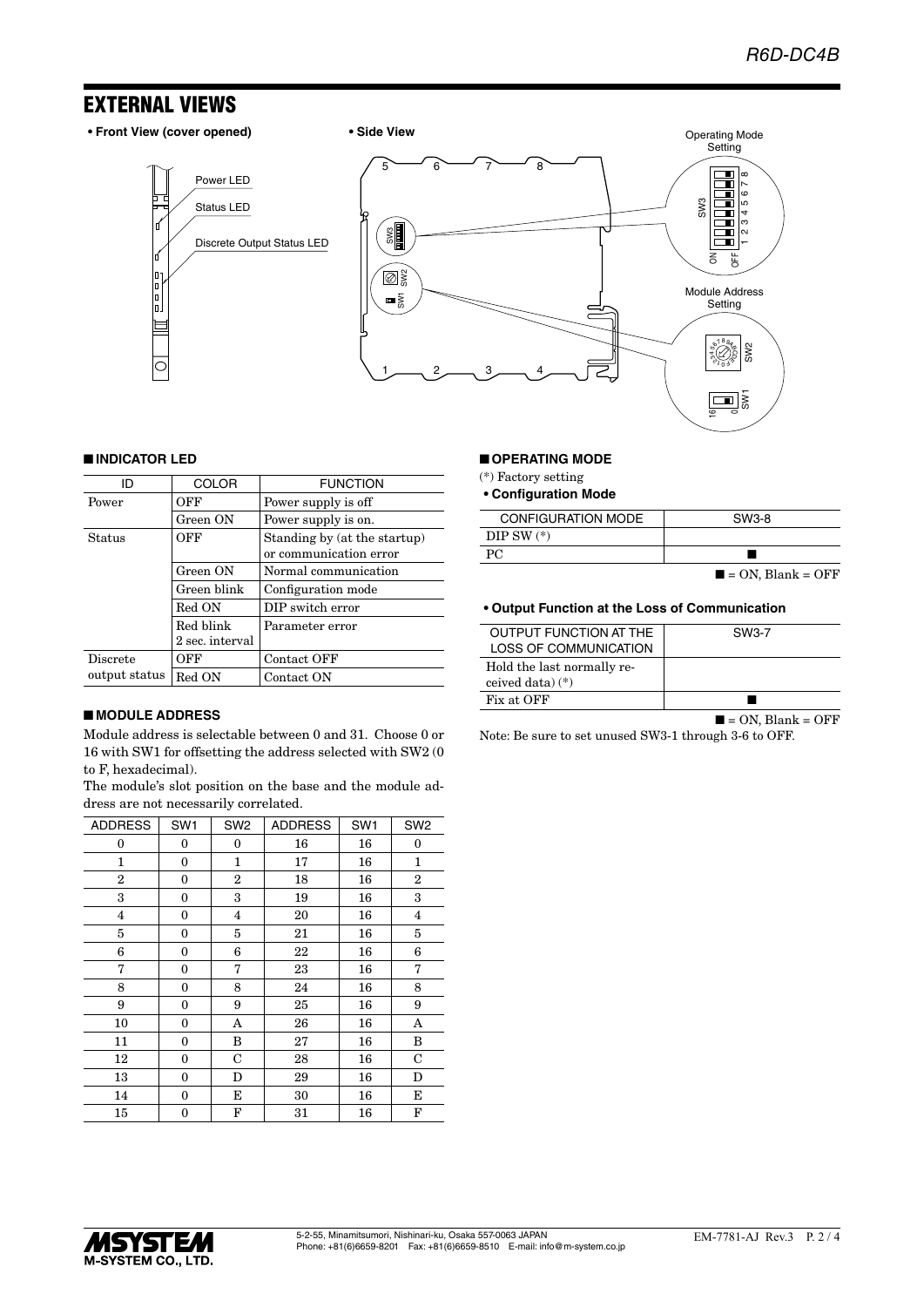## TERMINAL CONNECTIONS

Connect the unit as in the diagram below or refer to the connection diagram on the side of the unit.

## ■ **EXTERNAL DIMENSIONS unit: mm (inch)**



#### ■ **CONNECTION DIAGRAM**



#### ■ **WIRING INSTRUCTIONS**

- Applicable wire size<br>Solid:  $0.2$  to  $2$ .
- Solid: 0.2 to 2.5 mm<sup>2</sup> (0.55 to 1.75 dia.)
- Stranded: 0.2 to 2.5 mm<sup>2</sup> (Tinning wire ends may cause contact failure and therefore is not recommended.)
- Ferruled: 0.2 to 1.5 mm2 (0.55 to 1.35 dia.)
- • Expose wire conductors by 8 mm (0.31").